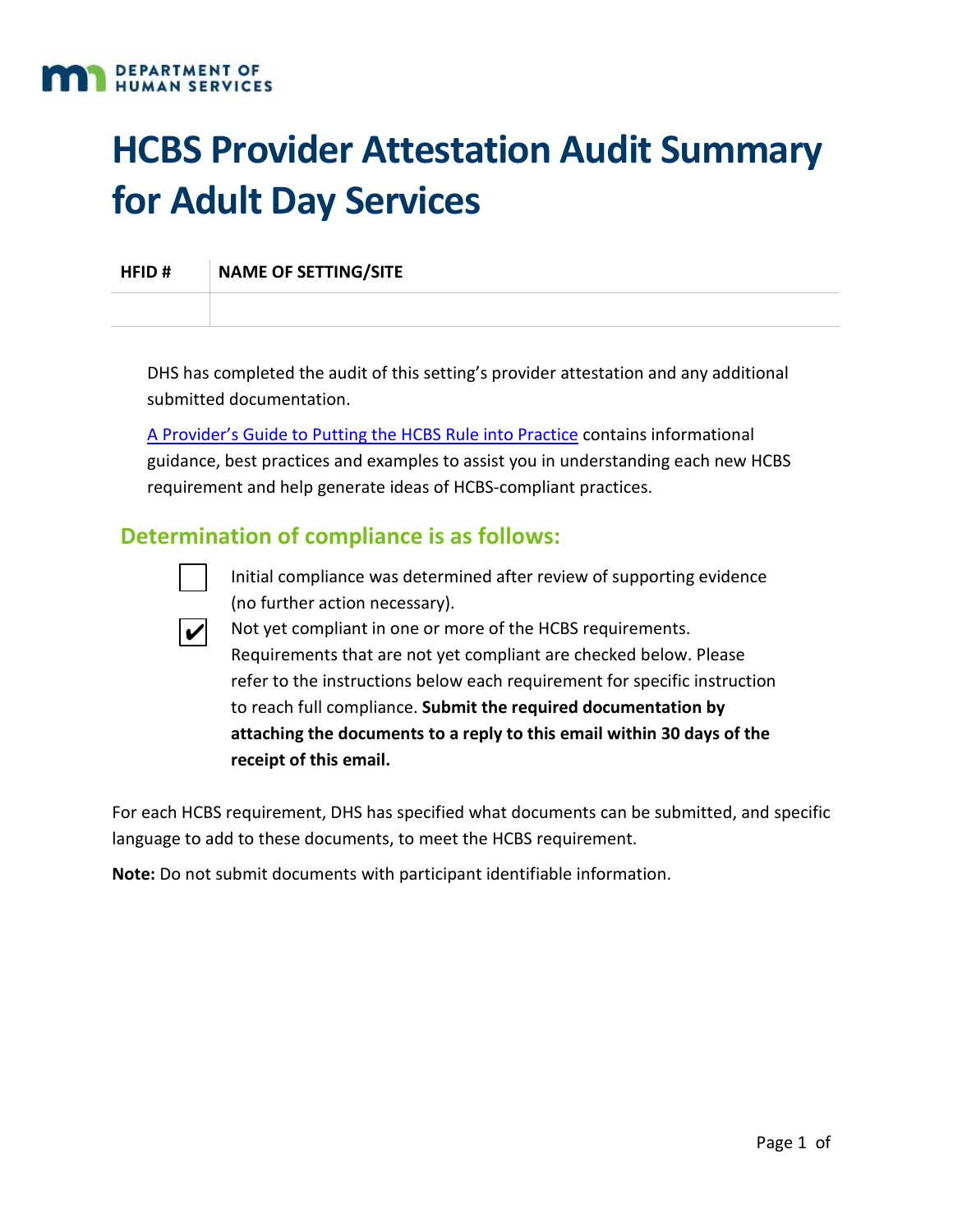

#### **8: Employment**

**Federal requirement:** The setting provides opportunities for people to seek employment and work in competitive integrated settings.

> **Not yet compliant: To comply – Submit the following document(s):** A staff orientation/training record, employee handbook or staff orientation checklist that includes the following language: "Staff are trained on each person's Individual Plan of Care." (Other acceptable terms: person's plan, person‐centered plan, person's service/support plan.)



A policy/procedure or client handbook that includes the following language (choose any one of the options below):

- "We support people to complement their work schedule."
- "We offer flexible scheduling/staffing."
- "Adult day service attendance isflexible."
- "Participants choose the schedule that works right forthem."
- "People can attend the adult day program as their workschedule permits."

# **9: Community life**

**Federal requirement:** The setting provides people opportunities to access and engage in community life.

#### **Not yet compliant: To comply – Submit the following document(s):**

A monthly calendar that shows planned off‐site community activities. Example of a monthly calendar that would meet this requirement shown below.

A policy/procedure or client/participant handbook must include the following language:

"Community events/activities are scheduled and planned based on participant needs and suggestions. A calendar of activities is provided to participants on a monthly basis to keep them informed of community events they can choose to participate in."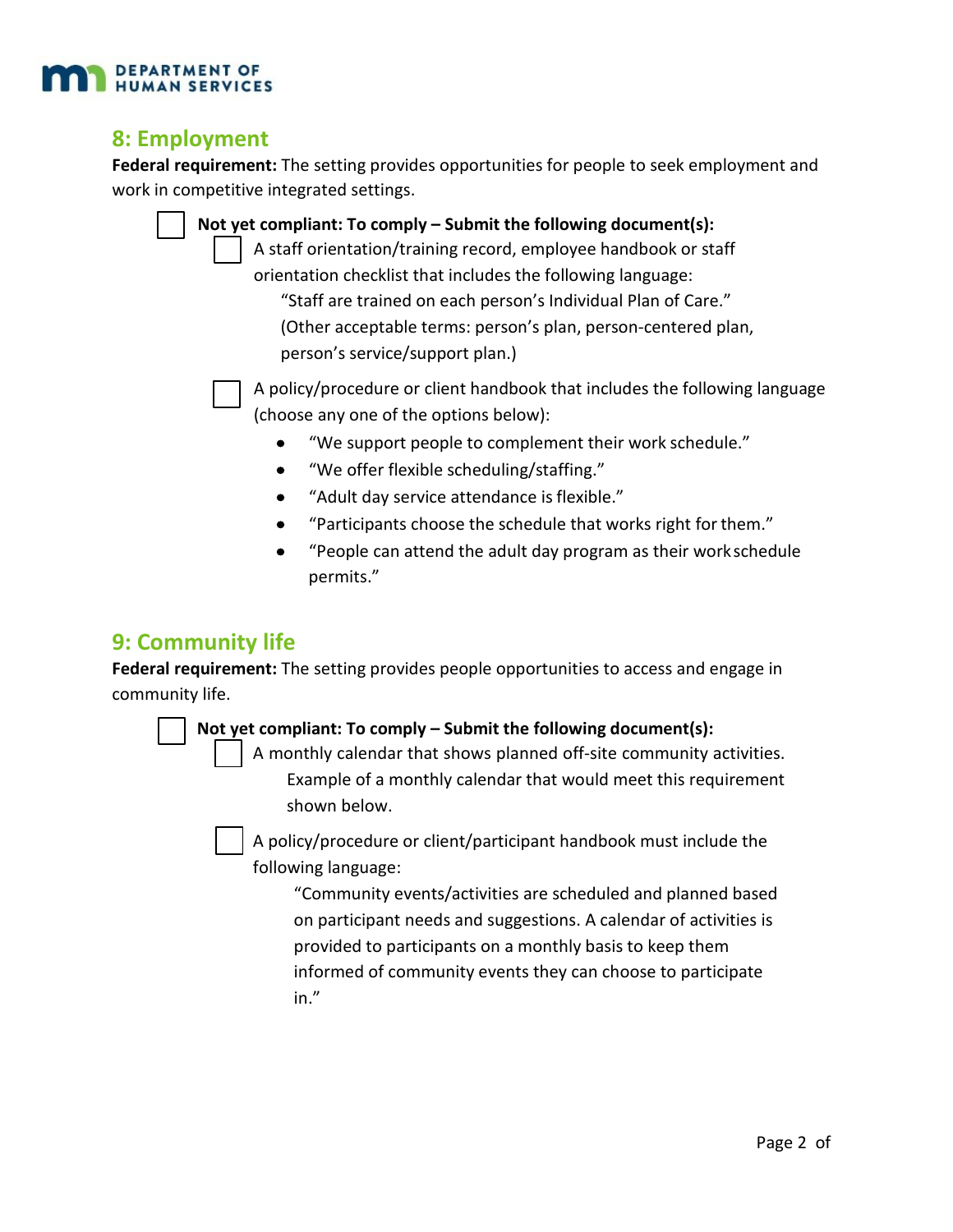

| Monday                                                                                                 | Tuesday                                                                                            | Wednesday                                                                      | Thursday                                                                                              | Friday                                                                                          |
|--------------------------------------------------------------------------------------------------------|----------------------------------------------------------------------------------------------------|--------------------------------------------------------------------------------|-------------------------------------------------------------------------------------------------------|-------------------------------------------------------------------------------------------------|
|                                                                                                        |                                                                                                    |                                                                                | $\mathbf{1}$<br>Coffee/Snack<br>Exercise program:<br>Yoga/Tai Chi                                     | $\overline{2}$<br>Patio/Garden time<br>Movie of the month<br>Cards                              |
| 5<br><b>Book Club</b><br>Sports trivia<br>Cooking class                                                | 6<br>Band/Quilting or craft<br>Support group(s)<br>Planting/Gardening class                        | $\overline{7}$<br>Coffee/Snack<br>Cultural awareness seminar<br>Cards/Cribbage | 8<br>Creative writing/poetry<br>Quilting/craft<br>Picnic                                              | $\mathbf{q}$<br><b>Community activity-</b><br>Library/Coffee                                    |
| 12<br>Yoga/Tai Chi<br>Music (choir or band)<br>Cards/Board Games<br>Social group/independent<br>crafts | 13<br>Book Club/Independent<br>reading/crafts<br>Sports trivia<br>Cooking class                    | 14<br><b>Community Activity- History</b><br><b>Museum</b>                      | 15<br>Pet therapy<br>Open art studio/Group<br>art project<br>Independent table<br>games/puzzles/cards | 16<br>Coffee/Snack<br>Choir/Band<br>Cards/Cribbage<br>Horse Shoes/Bean Bag<br><b>Toss</b>       |
| 19<br><b>Community helpers</b><br>Yoga/Exercise with weights<br>Group/independent<br>crossword         | 20<br>Coffee/Snack<br>Cultural awareness<br>seminar<br>Cards/Cribbage/Horse<br>Shoes/Bean Bag Toss | 21<br>Band/Quilting or craft<br>Support group (s)<br>Planting/Gardening class  | 22<br><b>Book Club</b><br>Sports trivia<br>Cooking class                                              | 23<br>Coffee/Snack Cultural<br>awareness Cards/<br><b>Cribbage Horse</b><br>Shoes/Bean Bag Toss |
| 26<br>Music- Choir/Band<br>Social group/independent<br>crafts<br>Trivia-travel                         | 27<br><b>Community activity-</b><br><b>Perkins</b>                                                 | 28<br>Creative writing/poetry<br>Quilting/craft<br><b>Picnic</b>               | 29<br>Healthy lifestyle<br>Cards/cribbage<br>Outdoor games Walking<br>club                            | 30<br>Pet therapy<br>Open art studio/Group<br>art project<br>Independent table                  |

#### **Sample Monthly Calendar Showing Community Activities**

# **10: Control of money**

**Federal requirement:** The setting supports the person's control of personal resources (their money).

**Not yet compliant: To comply – Submit the following document(s):**

A staff orientation/training record or employee handbook that includes the following language:

> "Staff are trained on each person's Individual Plan of Care (other acceptable terms: person's plan, person‐centered plan, person's service/support plan)."

Policy/procedure or client/participant handbook that includes the following language:

"I have been informed and understand that whenever this program assists me with the safekeeping of my funds or other property, the program must ensure that I retain the use and availability of my personal funds or property unless restrictions are justified and documented."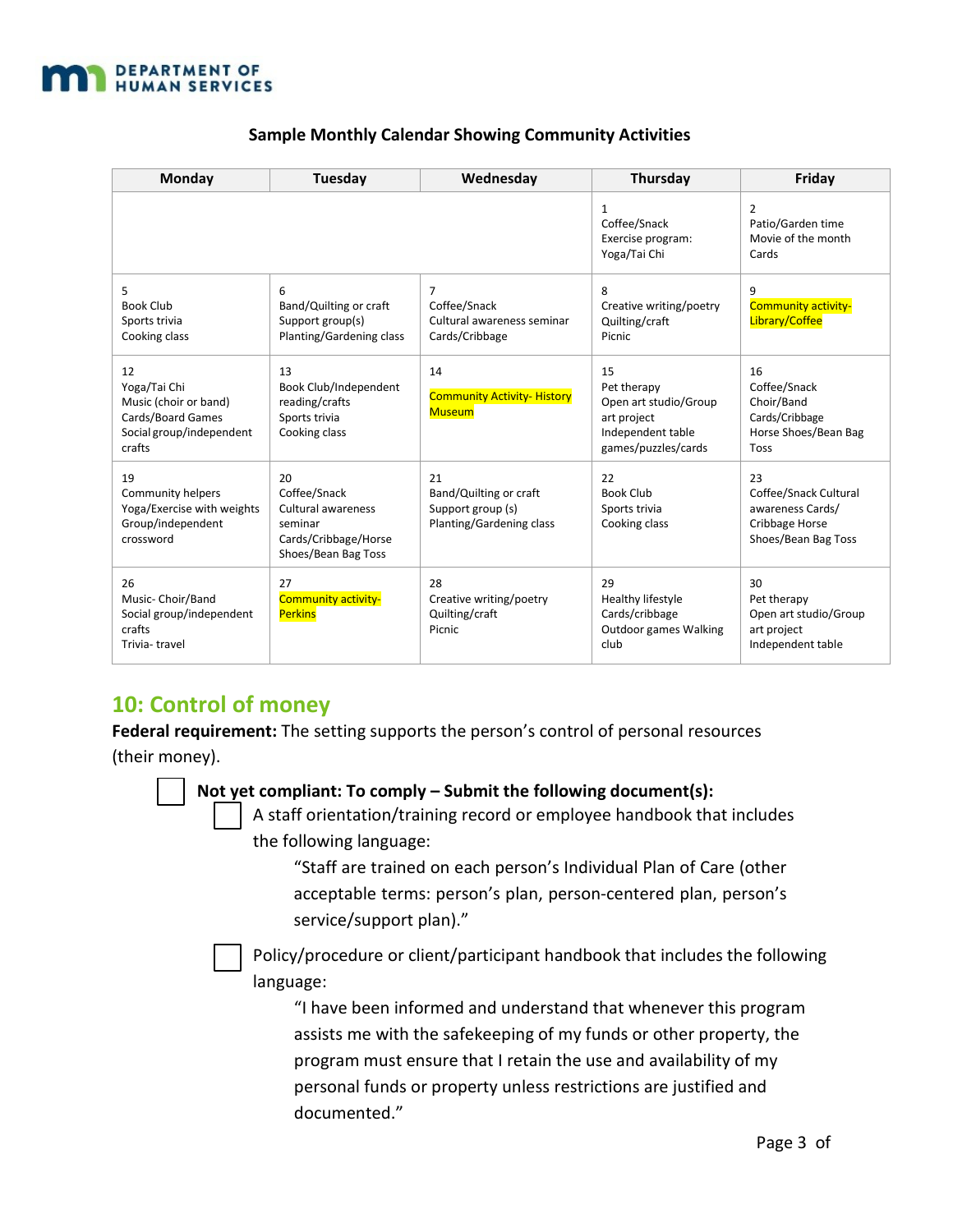

#### **11: Privacy**

**Federal requirement:** The setting ensures people's right to privacy.

|  | Not yet con |
|--|-------------|
|  | A sta       |
|  |             |

**Notable 1 or**  $\mathbf{S}$  **comply – Submit the following document(s):** aff orientation/training record or employee handbook that includes

the following language:

"Staff are trained on people's right to personal privacy and confidentiality of documents (records)."



A recipient rights form or client/participant handbook that includes the following language (choose any one of the options below):

- "All participants have the right to privacy as it relates to their individual plan of care and will be assured confidentiality as it relates to their personal and/or medical records."
- "All participants have the right to privacy as it relates to their medical and personal care and shall be assured confidential treatment of their personal and medical records."
- "All participants have the right to expect consideration, courtesy, privacy of care and confidentiality regarding their records and any other information that may pertain to them."

# **12: Dignity and respect**

☐

☐

**Federal requirement:** The setting ensures people's right to dignity, respect.

**Not yet compliant: To comply – Submit the following document(s):**

A staff orientation/training record or employee handbook that includes the following language:

"Staff are trained on how to exercise and protect participant's right to be treated with respect."

A recipient rights form or client/participant handbook that includes the following language (choose any one of the options below):

- "All participants have the right to be treated with dignityand respect."
- "You have the right to be treated with courtesy and respect."
- "Participants have the right to be treated with courtesy and respect at all times by the person who provides services to them."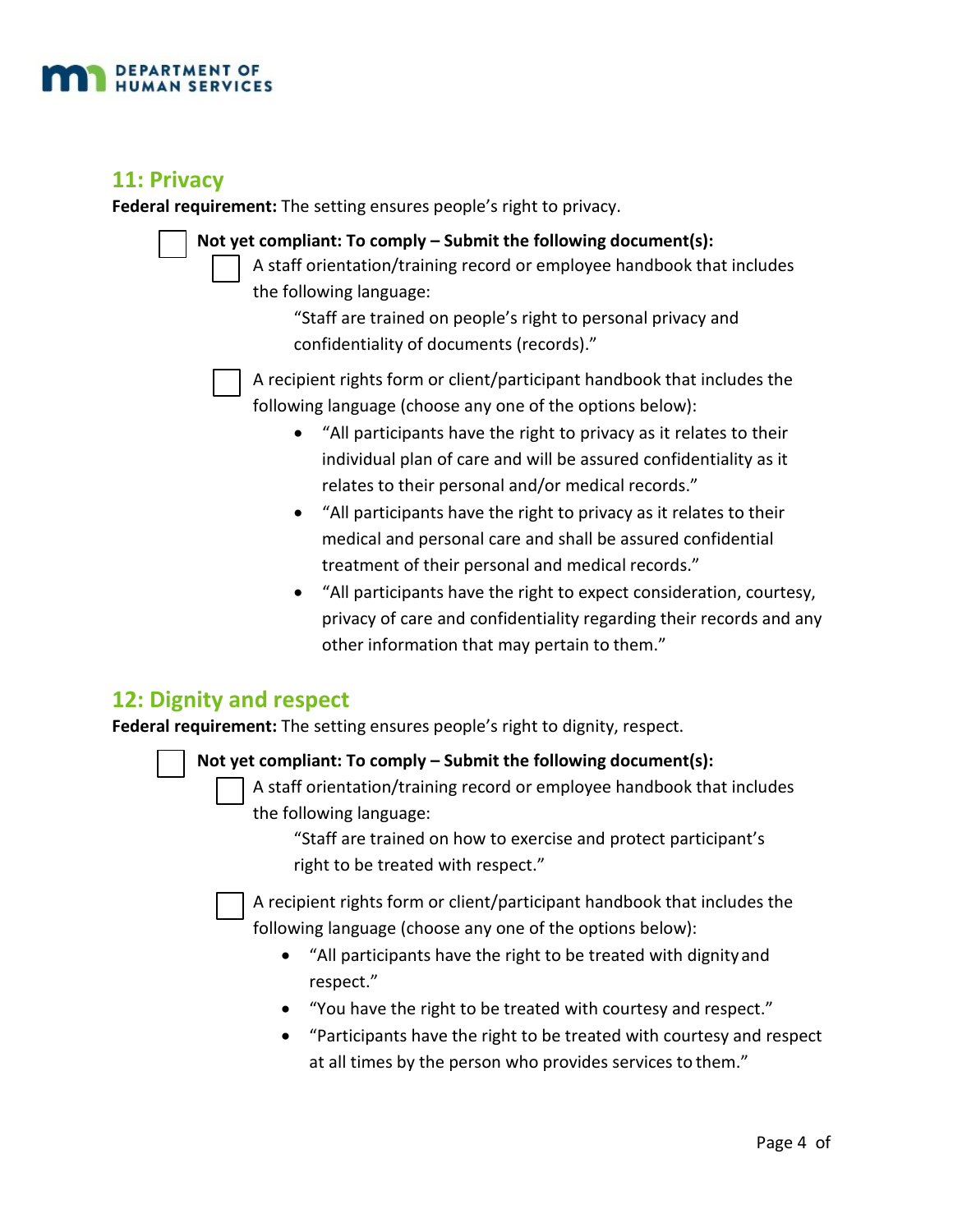

#### **13: No coercion/restraint**

**Federal requirement:** The setting ensures people's freedom from coercion and restraint.

- **Not yet compliant: To comply Submit the following document(s):** A staff orientation/training record or employee handbook that includes the following language: "Staff are trained on the Vulnerable Adult Act and the person's Individual Abuse Prevention Plan, so they understand what maltreatment is, how to prevent it and what to do if it occurs." A recipient rights form or client/participant handbook that includes the following language (choose any one of the options below): • "You have the right to be free from abuse, neglect, coercion, restraint and seclusion." • "All participants have the right to be free from abuse,neglect, coercion, restraint and seclusion." • "All participants shall be free from mental and physicalabuse
	- as defined in the Vulnerable Adults Protection Act. All participants shall have the right to be in a safe environment that is free from coercion and restraint."

# **14: Independent choices**

☐

**Federal requirement:** The setting optimizes individual initiative, autonomy, and independence in making life choices, including daily schedule and with whom to interact.

#### **Not yet compliant: To comply – Submit the following document(s):**

A monthly calendar that shows a variety of daily activities for participants to choose from:

#### **See an example of a monthly calendar that would meet this requirement under #9: Community Life.**

A policy/procedure of client/participant handbook that includes the following language:

"Participants are encouraged to participate in a variety of daily recreation/leisure activities while attending the adult day program. Participants will be asked about their interests and activities that they wish to participate in within the adult day program and have choices and options throughout the day that meet their interests and preferences."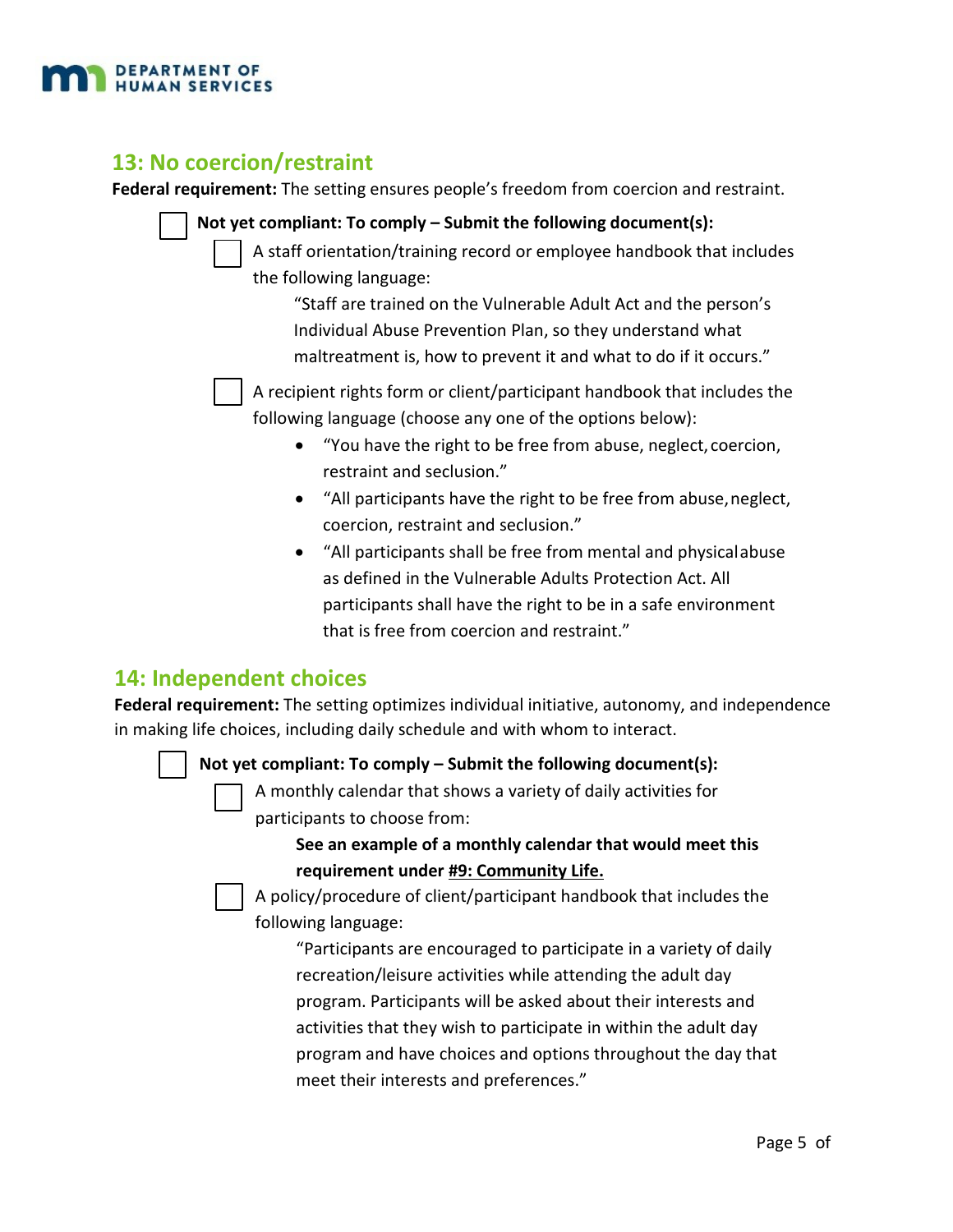

# **18. Shared programming**

| This setting is a residential (home) setting that the provider also owns/operates |
|-----------------------------------------------------------------------------------|
| multiple homes located on the same street or adjoining property and shares        |
| programming or activities with the other settings.                                |

To comply – Submit a 1‐2 page document answering the following questions and include examples:

- Describe how often (on a weekly or daily basis?) and what type of programming or activities are shared. For example, do people that live in different homes or buildings dine or share meals, transportation, social recreation activities and outings together on a weekly or daily basis?
- Describe how opportunities are presented and available for people to interact with the broader community individually and in groups, as they desired. How often are people asked about their interest in activities in the community? How are people participating, as desired?

 $\mathcal{L}_{\mathcal{A}}$ Describe how people can individually choose activities to participate in? For example, not everyone has the same activities or schedule. How are people informed of available activities?

**Suggested practices:** Activities coordinator for offsite activities, activities calendar, people are frequently asked about their interests, people use other supports to access community on an individual level (e.g. formal services, volunteers, information supports).

#### **19. Multiple services**

**This setting attested that it is designed to provide people with disabilities or older adults multiple types of services and activities onsite, including any two of the following: 1) residential, or 2) day services and 3) medical, and includes the option for people to choose to use community service providers instead of receiving the above multiple services onsite.**

To comply – Submit the following document(s):

Supporting documentation pertaining to how people are informed of their option to choose community providers.